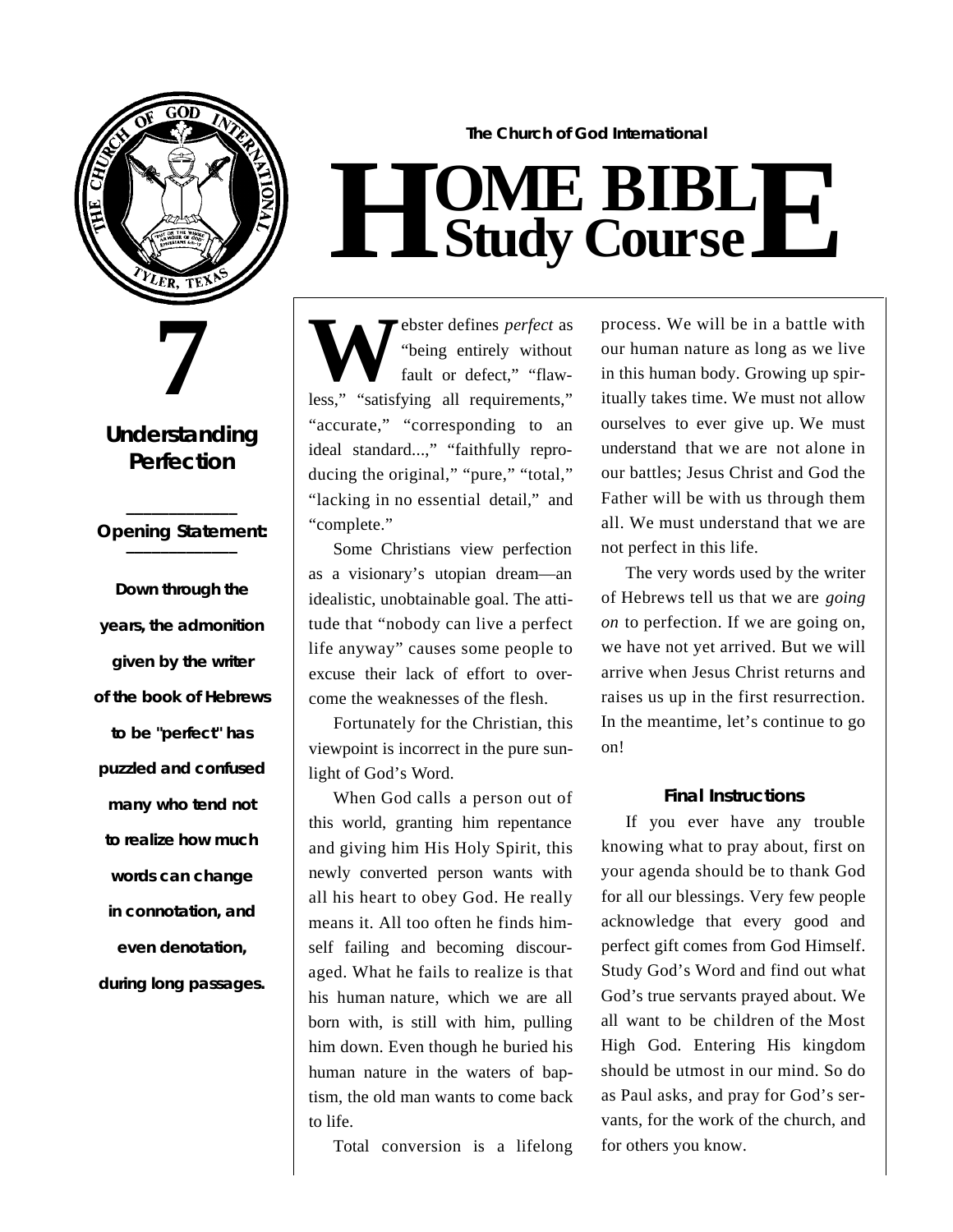Each one of us has only a certain amount of time. We must use our time—our life—as wisely as possible. When our life is over we have no more time. So we must use our time where it counts. Our spiritual food should be more important, or at least as important, as our physical food. We should never allow our lives to become so unbalanced that we are too busy to drink in of the spiritual things of God. Our physical life will be over soon enough, but once we are born again into God's very kingdom, there will be no end to our eternal life. Which life is the most important to ensure?

Therefore, through prayer, this intimate contact we can have with our Creator will give us a peace of mind and quiet confidence that no test or trial can destroy. This confidence we have will not be in ourselves, but in the greatest power there is. We have the right as children of God to call on the supreme Power of the universe, the active and living God who reveals Himself in the Bible—and that is why we are involved in the *Home Bible Study Course!*

The men and women in the Bible whose lives pleased God did not have easy lives. They were constantly facing trials, tests, and troubles of every sort. This caused them to cry out to God for deliverance. "Many are the afflictions of the righteous, but the LORD delivers him out of them all" (Psalm 34:19). We must, through much

tribulation, enter the Kingdom of God (Acts 14:22). All that will live godly lives in Christ Jesus shall suffer persecution (2 Timothy 3:12).

If you have your Bible and other study tools ready, and if you have prayed for God's help with this lesson, you are ready to begin. May God bless you in your study of His Word!

#### **Understanding Perfection: What Does " P e rfection" Mean?**

The biblical writer states in Hebrews 6:1 that we must "go on to perfection." But how can we mortal human beings obey that injunction?

The Greek word translated "perfect" in Matthew 5:48, as well as in many other verses throughout the New Testament, is *telios*. Most modern translations render it " mature."

The *Analytical Greek Lexicon of the New Testament* (page 400) uses the following English phrases to define *telios*: "Brought to completion, fully developed"; "full grown, of ripe age.

The primary personal goal of the Christian, as Paul stated in Ephesians 4:13, is to "come to the unity of the faith and the knowledge of the Son of God, to a perfect [*telios*, mature] man, to the measure of the stature of the fullness of Christ."

So Paul is telling us that we must go on to maturity. In order to

become "mature" in our understanding, we need to move beyond (but not away from) the basics to a more complete understanding.

Among Christians and among those who are not converted, there are any number of attributes, qualities, traits, and characteristics which are considered to mark those of maturity. The absence of these certain virtues would indicate immaturity.

The great influence and power of the Holy Spirit, however, should help the Christian to gain a maturity which is more whole, more fully advanced than that attainable by those of the world.

#### **R e v i e w**

*1. Going on to perfection means to proceed toward maturity throughout our physical life.*

2. All Christians must grow *in knowledge and maturity until we reach the measure of the stature of the fullness of Christ.*

**Scriptures to Read, Remember, and Recite:** *Matthew 5:48; Ephesians 4:13*

#### **Four Facets of Maturity**

Just as the polished facets on a diamond make it sparkle, let us examine now four facets of maturity.

#### **I. A Realistic View**

The first facet of maturity is to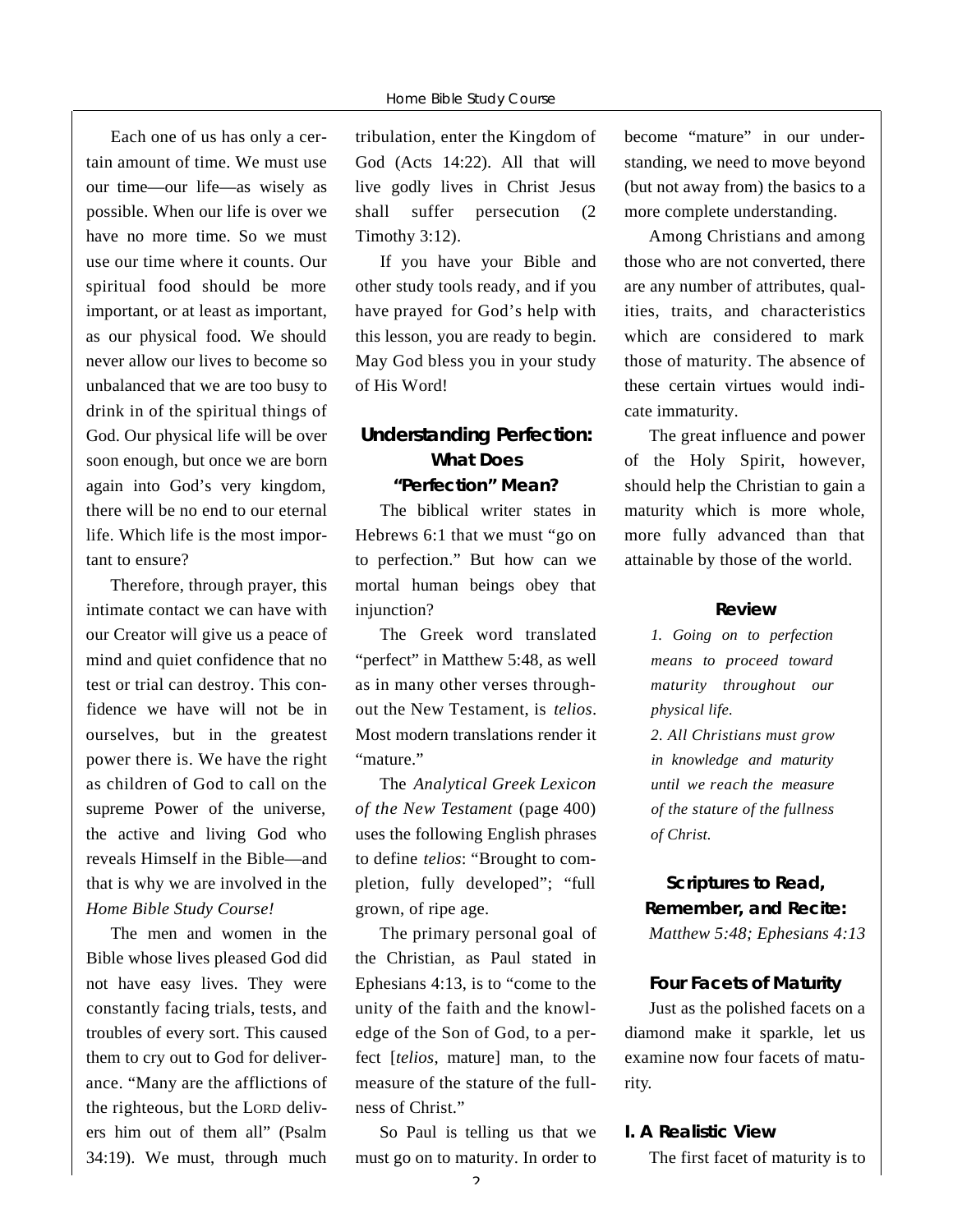have a down-to-earth view of ourselves and others. This requires that we perceive all of mankind from God's point of view.

What is God's perspective of mankind? First, He sees it as the crowning point of His physical creation. We know that is true because of what God said in the beginning: "Let Us make man in Our image, according to Our likeness;...Then God blessed them" (Genesis 1:26,28). Second, He sees mankind as disobedient and sinful, in need of a Savior. However, once an individual turns from his own chosen way of life and turns back to God through repentance and conversion, he then becomes a "new creation" (2 Corinthians 5:17). We are new creations, beginning a new life under a new Master, with a new relationship with God and our fellow man.

Maturity is seeing yourself as an individual and as you really are. Paul stated, "For if anyone thinks himself to be something, when he is nothing, he deceives himself" (Galatians 6:3,4). We must not compare ourselves to each other, but rather to Christ. His example will inspire us and bring out our best, but when we fail in our goals, His loving acceptance will comfort us.

In spite of our human frailties, we must accept one another as children of God, and therefore as worthwhile persons. That acceptance, however, does not imply

approval of anyone's sinful behavior. But if we are mature Christians we will know how to "hate the sin but love the sinner." The mature "called-out one" can accept others in spite of human differences based upon race, color, creed, ethnic origin, or socio-economic status. "In truth I perceive that God shows no partiality" (Acts 10:34).

Jesus stated it this way: "You shall love your neighbor as yourself" (Matthew 22:39; cf. Leviticus 19:18). We need to be aware of the fact that we ourselves are sinners in need of salvation, and that that state is part of God's plan. We must love ourselves in the sense of acceptance. How we love our neighbor, in terms of quality and quantity, is dependent on our love of self.

#### **R e v i e w**

*1. Mankind, made in God's image, is the crowning point of God's creation.* 

*2. Mankind is also sinful and in need of salvation.*

*3. Mankind can become a* "*new creation*" by repen *tance and conversion. 4. An individual must see*

*himself as he is and not deceive himself.*

*5. We must not compare our selves to each other, and we must accept one another, in spite of frailties, as worth while persons.*

*6. The mature Christian can*

*accept others in spite of any*  $d$ *ifferences. 7. We must love our neighbor as ourselves.*

#### **Scriptures to Read, Remember, and Recite:**

*Genesis 1:26–28; 2 Corinthians 5:17; Galatians 6:3,4; Acts 10:34; Matthew 22:39*

#### **II. Goals**

A second important facet of Christian maturity is to live in the present while having long-range goals.

The long-range goal of a Christian is being born again as a spiritual son or daughter of God, receiving the gift of eternal life, and entering into God's kingdom. Reaching this goal depends a great deal upon how we live in the present.

Unmistakably, Jesus' admonition to His disciples—"seek first the kingdom of God and His righteousness" (Matthew 6:33)—was set in the context of instruction about how to live in the present. He mentioned to not be worried, anxious, or preoccupied with concerns about those needs that God promises to provide (verse 25).

Worry may damage your health, cause the object of your worry to consume your thoughts, cause you to treat others badly, and reduce your trust in God. Jesus goes on to point out how God takes care of everything in nature, and then asks, "Are you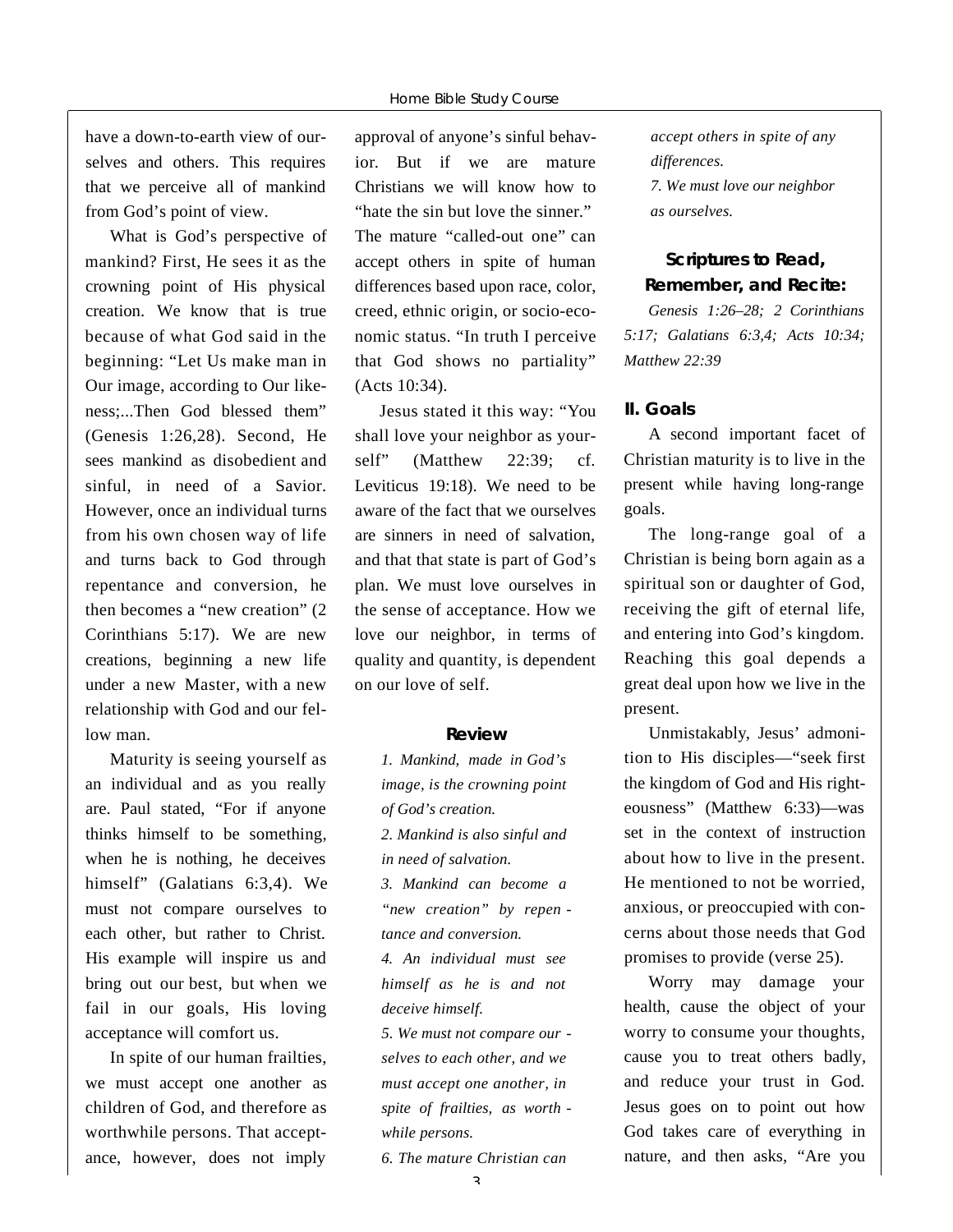not of more value than they?" (read Matthew 6:26–34).

While there is much in life that is beautiful and desirable and enjoyable, we should not let anything take priority over our longrange goal, the Kingdom of God.

The Christian life demands great balance, and that takes maturity. The tendency of many is either to focus on the present needs or circumstances to the exclusion of any concern about the future, or else to be so concerned with some future goal that too little thought is given to the daily affairs of life.

Planning for the future is time well spent; to worry about it is time wasted. When done well, planning eliminates worry.

By contrast the worrier is consumed by fear, and loses trust in God. We must not let worries about tomorrow affect our relationship with God today.

God expects us to take care of our families, and that takes planning. Care for the family should be planned before we bring the family into existence. "But if anyone does not provide for his own, and especially for those of his household, he has denied the faith and is worse than an unbeliever" (1 Timothy 5:8).

In his epistle to the Philippians, Paul describes the Christian life as a race with a prize (Philippians 3:14). He speaks of his former life (as a prominent Pharisee) which he gave up for

Christ. In verse 10, Paul says he forsakes all things "that I may know Him and the power of His resurrection, and the fellowship of His sufferings, being conformed to His death." Paul goes on to state that he does not consider himself to have already obtained the goal of his life but that he is actively forgetting the past, reaching out to the future, and pressing on to obtain the prize of the high calling of God. And in verse 15, Paul exhorts, "Therefore let us, as many as are mature [*telios*], have this mind."

Paul said he wanted to be like Christ and to know Him, being all he could be that Christ had in mind for him. Paul felt sorrow for the past because he held the coats of those who stoned Stephen, the first Christian martyr. We have all done things in the past that we are not proud of. Because our hope is in Christ, we can let go of the past and look toward the future.

We must not dwell on our past sins, but grow in the knowledge of Christ by concentrating on our relationship with Him now. We must know we are forgiven, or can be forgiven upon our repentance, and then move on to spiritual maturity.

#### **R e v i e w**

*1. Our long-range goal is eternal life in the Kingdom of God.*

*2. Reaching this goal depends a lot on how we live* *in the present.* 

*3. Jesus said we are not to be anxious or worried about our physical needs.*

*4. We should not let the enjoyment of this life over shadow our long-range goal of the Kingdom of God. 5. God expects us to care for our families.*

 $6.$  Paul speaks of forgetting *the past and reaching out to the future, to gain the prize of the high calling of God. 7. Paul encourages us to have this mind.*

#### Scriptures to Read, **Remember, and Recite:**

*Matthew 6:25–34; 2 Timothy 5:8; Philippians 3:14,15*

#### **III. Personal Values**

A third facet of maturity is having eternal values.

The value system of this world appeals to the flesh and the intellect of the human mind. While many values people have are laudable, they in so many cases fail to have real lasting value, because they are built on the foundation of human reason. As Proverbs 14:12 reminds us, "There is a way that seems right to a man, but its end is the way of death." Many decisions people make are made because it requires nothing of them. It is the easy way. They do not have to change their lifestyle. Be careful of shortcuts.

It is vital for Christian maturi-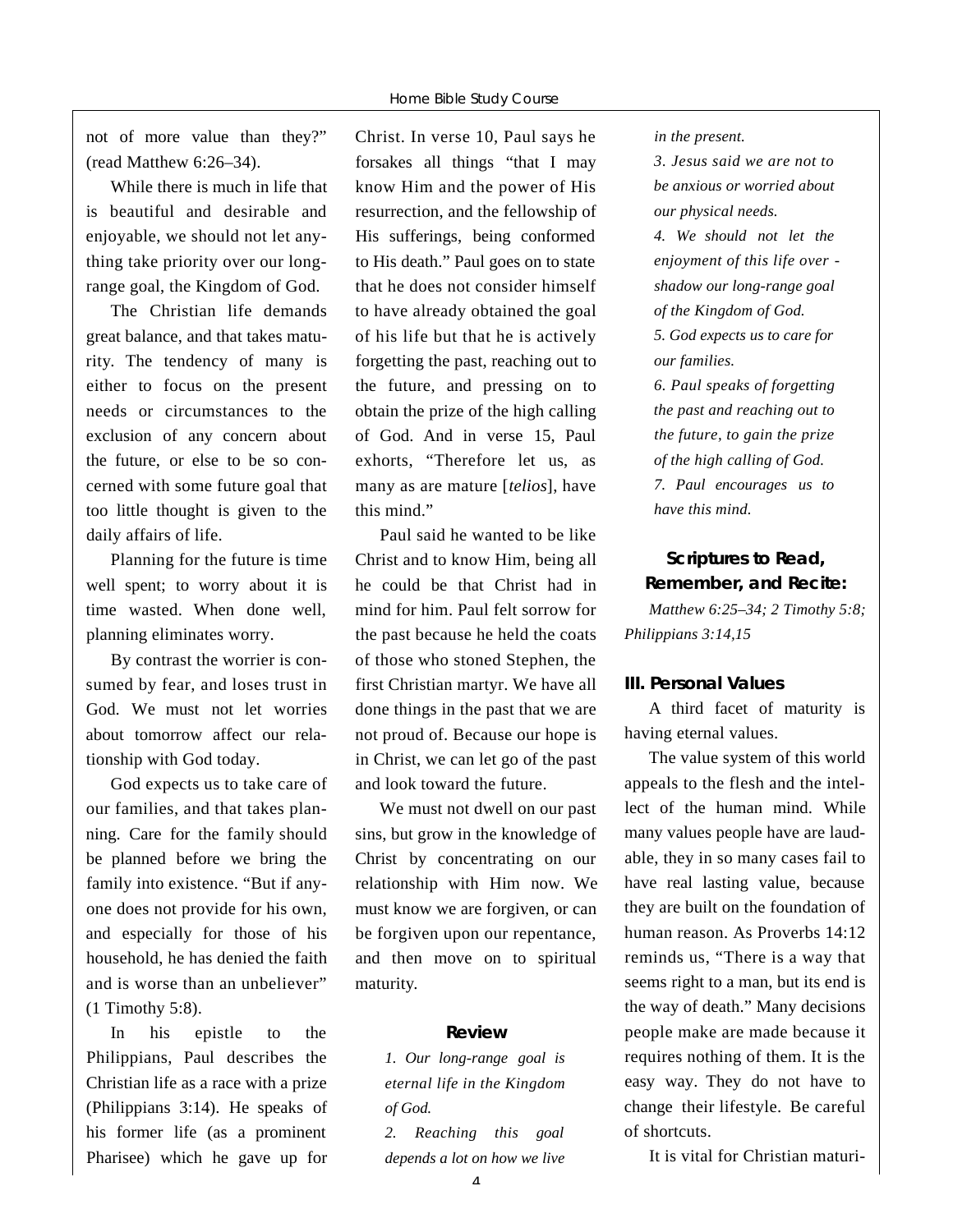ty to accept and follow God's value system.

"'For My thoughts are not your thoughts, nor are your ways My ways,' says the LORD. 'For as the heavens are higher than the earth, so are my ways higher than your ways, and My thoughts than your thoughts'" (Isaiah 55:8,9). In Psalm 111:10 we find this admonition: "The fear of the LORD is the beginning of wisdom." Those who only agree to conform to a set of values belonging to someone else, whether God's or man's, are less mature than those who have made these values—the whole value system of God—their own.

In Deuteronomy 30:19, God set before ancient Israel two opposing alternatives and exhorted them to choose life. The choice was theirs to make. God gives us free moral agency. Without freedom of choice we would be nothing more than robots. God does not want robots, but rather sons and daughters.

God does not force His will on anyone. He allows us to choose whether we will obey and accept His value system or reject it. The decision, however, is a life-ordeath matter.

At a later time Joshua appealed to those same people to "choose for yourselves this day whom you will serve" (Joshua 24:15).

#### **R e v i e w**

*1. Human values that seem right to man lead to death.*

*2. To become spiritually mature we must make God's value system our own. 3. God's thoughts and ways a re much higher than ours. 4. Our awesome respect for God is the first step toward*  $w$ *isdom. 5. Keeping His command ments will give us a good*

 $understanding.$ *6. We must unlearn the false concepts of the world. 7. The Christian, led by the Spirit of God, receives a whole new value system. 8. This godly value system is completely opposite to the desires of the flesh. 9. God has given us the priv ilege of free choice. 10. Without free choice, we would be like robots. 11. God does not force His will upon anyone, but we must choose whom we will s e rv e .*

#### **Scriptures to Read, Remember, and Recite:**

*P roverbs 14:12; Isaiah 55:8,9; Psalm 111:10; Galatians 5:17,24; D e u t e ronomy 30:19; Joshua 24:15*

#### **IV.** Developing Personal **Talents**

The fourth facet of maturity is developing one's abilities and interests, and coping with the task of living.

Jesus' parables of the pounds and talents not only point out that

we have differing degrees of ability, but also that God expects each individual to take interest in his talents and develop them as much as possible. God certainly requires and expects us to grow in grace and knowledge of Jesus Christ (2 Peter 3:18). In addition He expects us to develop the talent He has given us and will reward individual initiative on the part of His children to grow.

The fearful, timid, retiring, and stagnating individual in the parable was sharply rebuked for his approach to life (read Matthew  $25:14 - 30$ .

Paul admonished Christians to work, to earn their own living (2 Thessalonians 3:6–13), and if necessary to work to help care for needy relatives (1 Timothy 5:8). He also exhorted us to do our daily work from the heart, as though working for Jesus Christ (Ephesians 6:5–8). Improving ourselves and preparing ourselves for greater service and responsibilities is a requirement of an e ffective Christian.

A mature Christian will also recognize that there is much in our human physical life to be interested in, and from which we can gain enjoyment and at the same time be pleasing to God (James 1:17; Philippians 4:8).

To a great extent, what we put into our minds determines what comes out in our words and actions. Paul tells us to fill our minds with thoughts that are pure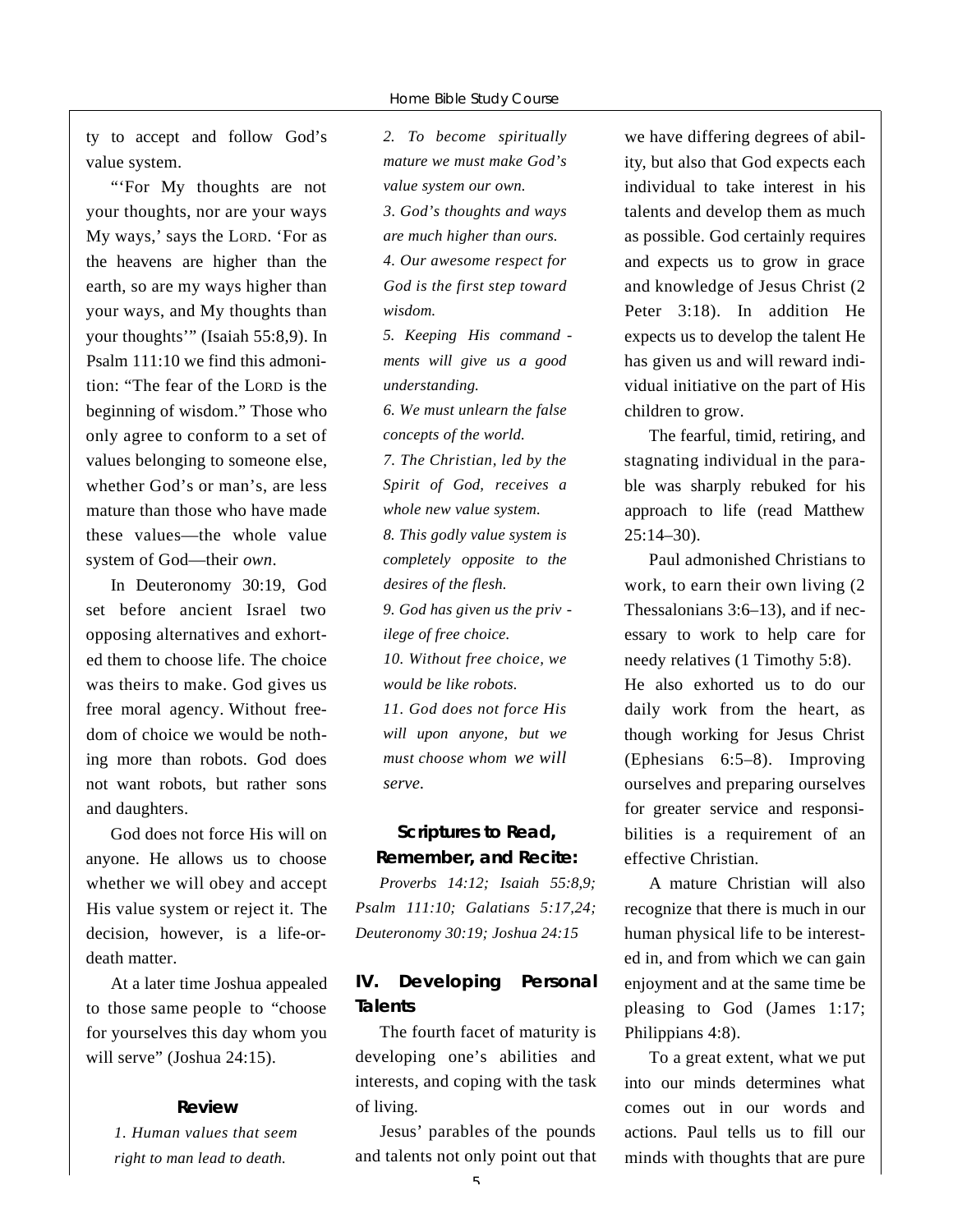and lovely, along with other virtues. "For as he thinks in his heart, so is he" (Proverbs 23:7). So replace harmful input with wholesome material. We must ask God to help us focus our mind on what is good and pure.

Once these four facets of maturity are all present in a person, we will find an individual who is thoroughly mature and whole in character. Repeatedly throughout the New Testament, Christians are exhorted to become mature, to grow up in Christ. "Him we preach, warning every man and teaching every man in all wisdom, that we may present every man perfect in Christ Jesus" (Colossians 1:28).

"Brethren, do not be children in understanding; however, in malice be babes, but in understanding be mature" (1 Corinthians 14:20).

Living the Christian life takes all our energy. We can forget the past and move on into the future with a pure conscience, knowing that as we strain for the goal of spiritual maturity, there is a crown

#### **Notes:**

of life at the race's end promised by Christ.

As athletes repeat workout exercises to tone their bodies, so we must on a daily basis repeat spiritual exercises to be spiritually fit.

A Christian life is a constant battle against evil forces from without and great temptations from within. If we remain true to our Savior through it all, He promises us eternal life.

It is the purpose of the Church of God International, through the *Home Bible Study Course and* other of our publications, to help those God has called out of the world to reach their highest Christian maturity on their way to perfection (Ephesians  $4:11-15$ ).

#### **R e v i e w**

*1. God expects us to develop whatever talents and abili ties we have as we cope with the task of living.* 2. We should certainly grow *in grace and knowledge of*  $Christ.$ *3. We will be re w a rded in the*

**\_\_\_\_\_\_\_\_\_\_\_\_\_\_\_\_\_\_\_\_\_\_\_\_\_\_\_\_\_\_\_\_\_\_\_\_\_\_\_\_\_\_\_\_\_\_\_\_\_\_\_\_\_\_\_\_\_\_\_\_\_\_\_\_\_\_\_\_\_\_\_\_\_\_\_\_\_\_\_\_\_\_\_ \_\_\_\_\_\_\_\_\_\_\_\_\_\_\_\_\_\_\_\_\_\_\_\_\_\_\_\_\_\_\_\_\_\_\_\_\_\_\_\_\_\_\_\_\_\_\_\_\_\_\_\_\_\_\_\_\_\_\_\_\_\_\_\_\_\_\_\_\_\_\_\_\_\_\_\_\_\_\_\_\_\_\_ \_\_\_\_\_\_\_\_\_\_\_\_\_\_\_\_\_\_\_\_\_\_\_\_\_\_\_\_\_\_\_\_\_\_\_\_\_\_\_\_\_\_\_\_\_\_\_\_\_\_\_\_\_\_\_\_\_\_\_\_\_\_\_\_\_\_\_\_\_\_\_\_\_\_\_\_\_\_\_\_\_\_\_ \_\_\_\_\_\_\_\_\_\_\_\_\_\_\_\_\_\_\_\_\_\_\_\_\_\_\_\_\_\_\_\_\_\_\_\_\_\_\_\_\_\_\_\_\_\_\_\_\_\_\_\_\_\_\_\_\_\_\_\_\_\_\_\_\_\_\_\_\_\_\_\_\_\_\_\_\_\_\_\_\_\_\_ \_\_\_\_\_\_\_\_\_\_\_\_\_\_\_\_\_\_\_\_\_\_\_\_\_\_\_\_\_\_\_\_\_\_\_\_\_\_\_\_\_\_\_\_\_\_\_\_\_\_\_\_\_\_\_\_\_\_\_\_\_\_\_\_\_\_\_\_\_\_\_\_\_\_\_\_\_\_\_\_\_\_\_ \_\_\_\_\_\_\_\_\_\_\_\_\_\_\_\_\_\_\_\_\_\_\_\_\_\_\_\_\_\_\_\_\_\_\_\_\_\_\_\_\_\_\_\_\_\_\_\_\_\_\_\_\_\_\_\_\_\_\_\_\_\_\_\_\_\_\_\_\_\_\_\_\_\_\_\_\_\_\_\_\_\_\_ \_\_\_\_\_\_\_\_\_\_\_\_\_\_\_\_\_\_\_\_\_\_\_\_\_\_\_\_\_\_\_\_\_\_\_\_\_\_\_\_\_\_\_\_\_\_\_\_\_\_\_\_\_\_\_\_\_\_\_\_\_\_\_\_\_\_\_\_\_\_\_\_\_\_\_\_\_\_\_\_\_\_\_**

*f u t u re for our individual ini - .* 

*4. The servant who buried his talent was rebuked by J e s u s .*

*5. Christians are encouraged to work, to earn their living, and even to help needy rela tives if necessary.*

*6. Our work should be done with the attitude that we are working for Christ.*

*7. We can gain much enjoy ment in life by pursuing w o rthwhile goals.*

8. We should prepare our *selves as much as possible for greater service to God. 9. God's Wo rd exhorts us to become mature and grow up in Christ.*

#### **Scriptures to Read, Remember, and Recite:**

*2 Peter 3:18; Matthew 25:14–30;* 2 Thessalonians 3:6–13; 1 Timothy *5:8; Ephesians 6:5–8; James 1:17; Philippians 4:8; Proverbs 23:7; Colossians 1:28; 1 Corinthians 14:20; Ephesians 4:11-15*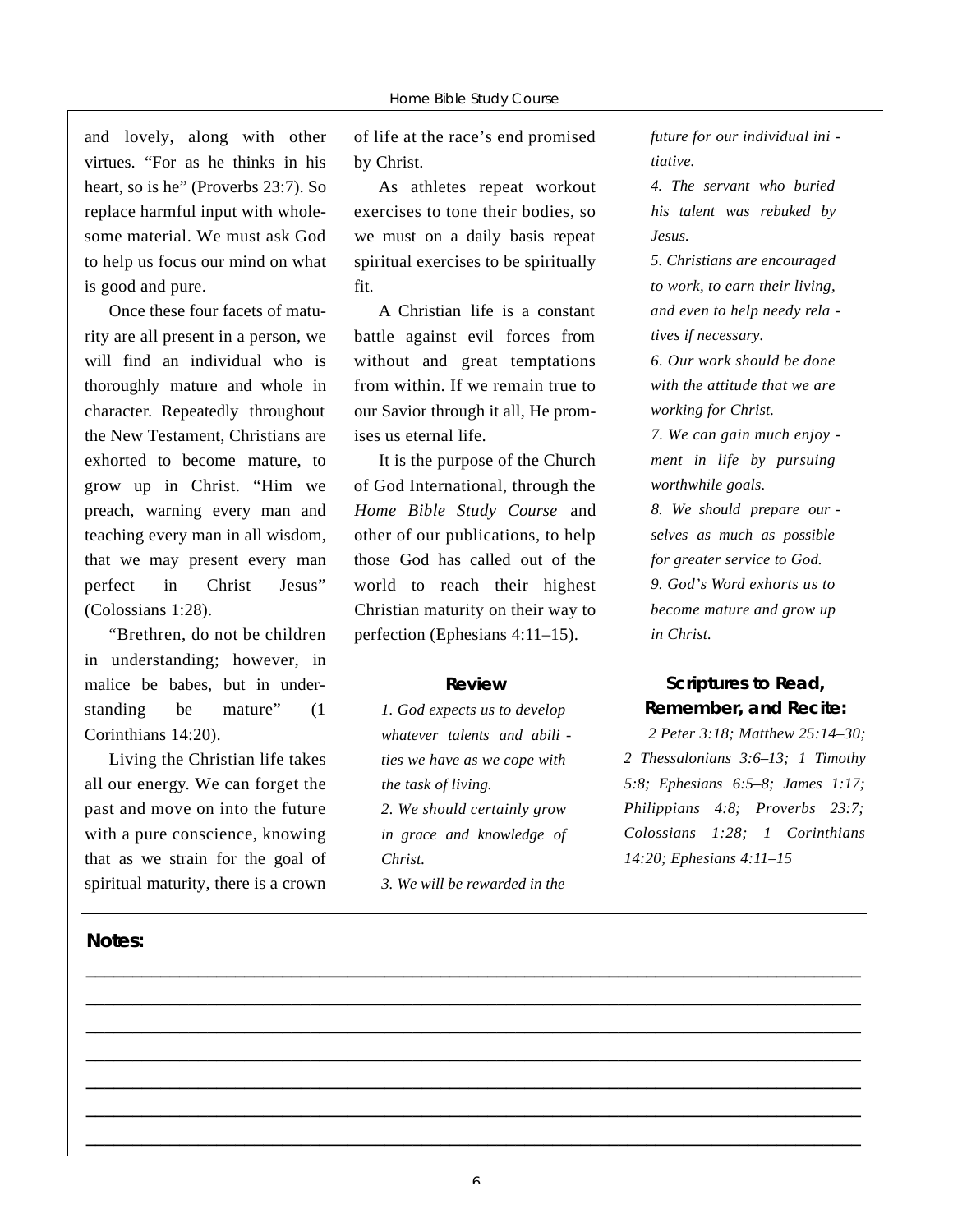# **Understanding 7 Perfection**



**Write your answers to the questions on a separate sheet of paper. Check** *your* **answers with the answers found at the end of the test. Detach the return coupon at the bottom of the page and mail back to us. We will send the next lesson in the series to you.**

**The Church of God International**

# $H$  **Study Study Cour BIB s e L E**

# *True or False Questions*

- 1. Paul stated that we should go on to perfection.
- 2. We must see ourselves and others from God's perspective.
- 3. From God's perspective, man doesn't need anything.
- 4. Man is already perfect because he is in the image of God.
- 5. After repentance and conversion, we are a new creation in Christ.
- 6. We do not have to see ourselves as sinners.
- 7. We need to approve of everyone's sin.
- 8. We are no longer in need of salvation because we love others.
- 9. Our main goal is to make a lot of money and retire.
- 10. The life we live at present has no bearing on our goal of the Kingdom of God.
- 11. We should always be worried and concerned about physical things.
- 12. Jesus considers us of much more value than birds.
- 13. We should not let God's kingdom get in the way of our personal

*Continued on next page*

*Cut along dotted line Cut along dotted line*

**The Church of God International**

**HO StudyCourse ME** BIBL **E**

| J | 1 CS!               |
|---|---------------------|
|   | Send me<br>Lesson 8 |

 $\sum_{\alpha}$ 

|      | City:  | State: |  |
|------|--------|--------|--|
| Zip: | Phone: |        |  |

*Code—CO8*

*Send to:* **The Church of God International P.O. Box 2525 Tyler, TX 75710**

*Thanks for letting us serve you!*